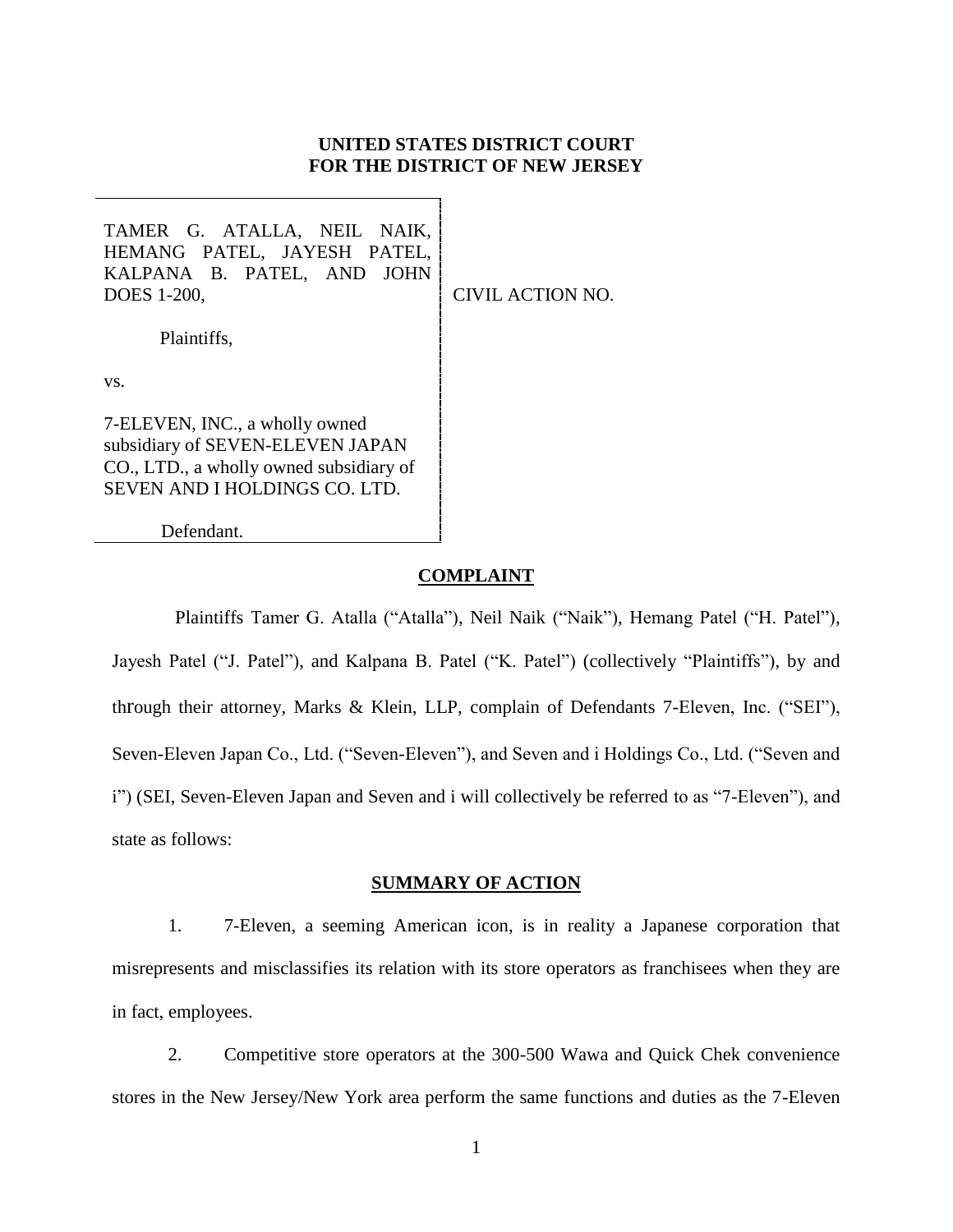store managers but are properly classified as employees. In contrast, 7-Eleven intentionally misclassifies its store operators as franchisees in order to increase corporate profits and avoid paying overtime, medical and pension benefits, FICA and other state and federal employer taxes.

3. 7-Eleven engages in three (3) specific fraudulent schemes that are abusive of its store operators in that it violates the New Jersey Fair Labor Standards Act, the New Jersey Franchise Practices Act, and the New Jersey Law Against Discrimination.

#### **Fraudulent and Undisclosed Employment Relationship**

4. 7-Eleven, through its multiple Japanese subsidiaries and its corporate parent, engages in the fraudulent misrepresentation of its relation with its store operators in order to avoid paying store operators minimum and overtime wages, medical, pension, and other employment-related benefits.

5. 7-Eleven purposefully mischaracterizes its relationship with franchisees to avoid labor and employment laws. This employment relationship is evidenced by the high level of control that is exerted by 7-Eleven through:

- (a) Regulation of vendors and product supply;
- (b) Processing franchisees' payroll through its own internal payroll system;
- (c) Setting of pricing, advertising and promotional materials;
- (d) Intense daily oversight by Market and Zone managers of all store operations;
- (e) Requirement that store operators wear corporate uniforms;
- (f) All store bookkeeping and accounting done by 7-Eleven corporate;
- (g) Failure to pay overtime or other corporate benefits, such as pensions or medical, to store owners who routinely work 80+ hours per week;
- (h) Franchisee/store managers cannot withdraw money without corporate approval.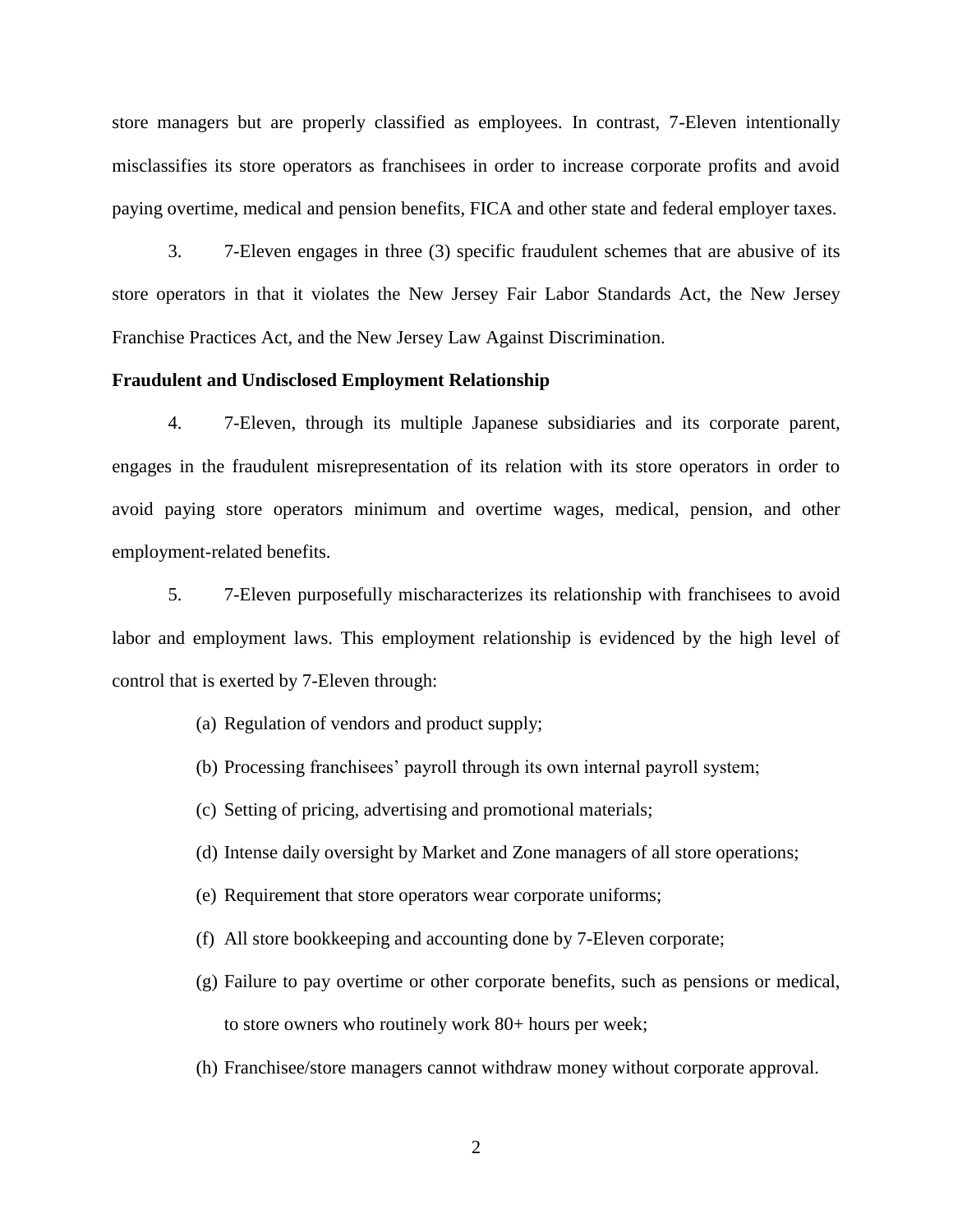(i) In many locations, store temperature is even set by 7-Eleven corporate in Dallas, Texas.

6. 7-Eleven's employment relationship is also based on the fact that 7-Eleven and its franchisees are engaged in the same type of business, and franchisees are not permitted to engage in business activity outside of 7-Eleven operations in their role as franchisees.

7. 7-Eleven is the actual employer of all of the employees who work in its 40,000+ store locations, and is ultimately the party responsible for I-9s and related compliance.

8. 7-Eleven, as an undisclosed employer, has for many years, deprived franchisees/employees of minimum wage/overtime, pension, and health benefits, FICA, Social Security and Pension benefits.

9. 7-Eleven and its management have violated the federal Fair Labor Standards Act ("FLSA") and the laws of various states with respect to how it classifies its employees.

#### **Violations of the New Jersey Franchise Practices Act**

10. 7-Eleven manipulates the terms of its franchise contact and deprives its store operators of equity in their stores.

11. 7-Eleven has steadily increased franchise fees for incoming franchisees, to the detriment of existing franchisees. Franchisee stores equity is rapidly declining due to the excessively high franchisee fee being charged to incoming operators.

12. In recent years, 7-Eleven changed the formula it uses to calculate franchise fees, which dramatically increased the fees, especially for locations grossing over \$800,000.00.

13. Then, in 2012, 7-Eleven totally abandoned the mathematical formula it previously used to determine franchise fees, and has since abused its discretion in determining what is an appropriate franchise fee for each location. This new subjective and one-sided analysis has all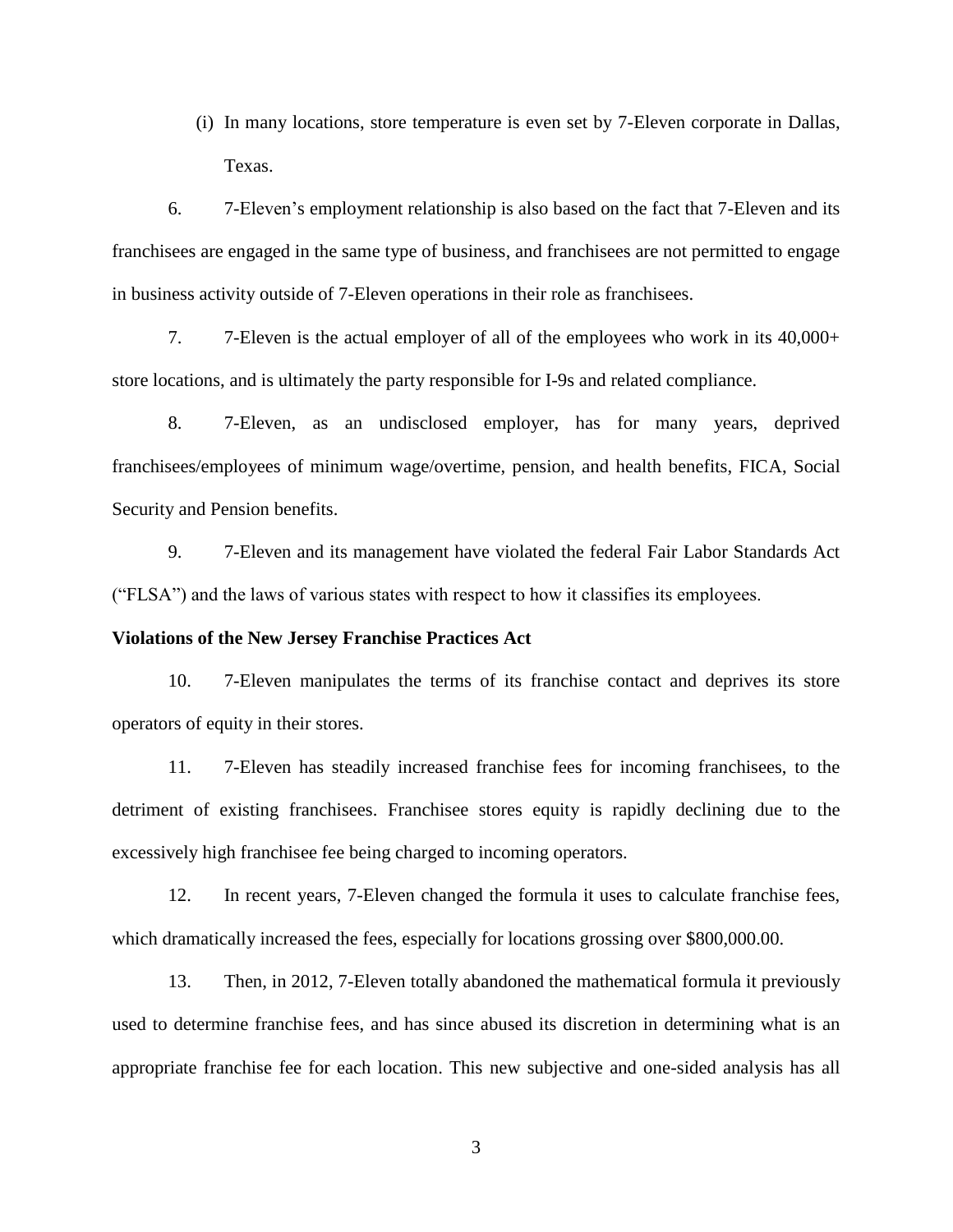but destroyed franchisee equity in well-performing stores and has made it extremely difficult to sell a location at fair value.

14. 7-Eleven has abused its discretion in requiring franchisees to acquire and price products from required vendors according to 7-Eleven's mandates. While 7-Eleven's franchise agreement provides the franchisor with certain powers, the abuse of discretion has changed the parties' business relationship rendering it both unrecognizable and unprofitable for franchisees.

## **Violations of the New Jersey Law Against Discrimination**

15. 7-Eleven routinely disrupts franchise daily operations using intimidation and bullying tactics that not only violate the New Jersey Law Against Discrimination ("LAD"), but also make it impossible for franchisees to conduct productive day-to-day operations. Instead, they live and work in fear.

16. In the aggregate, 7-Eleven places a stranglehold on its franchisees, particularly Asian/Pacific Rim/Middle Eastern First/Generation American franchisees, and has taken aggressive actions to abuse contractual rights and diminish franchisees' value in their own investment.

#### **JURISDICTION AND VENUE**

17. This Court has jurisdiction over this action pursuant to 28 U.S.C. § 1332, as the parties are diverse of citizenship, and the amount in controversy on each of the counts set forth below exceeds the sum of \$75,000 exclusive of interest and costs.

#### **THE PARTIES**

- 18. Tamer G. Atalla is a resident of the State of New Jersey.
- 19. Neil Naik is a resident of the State of New Jersey.
- 20. Hemang Patel is a resident of the State of New Jersey.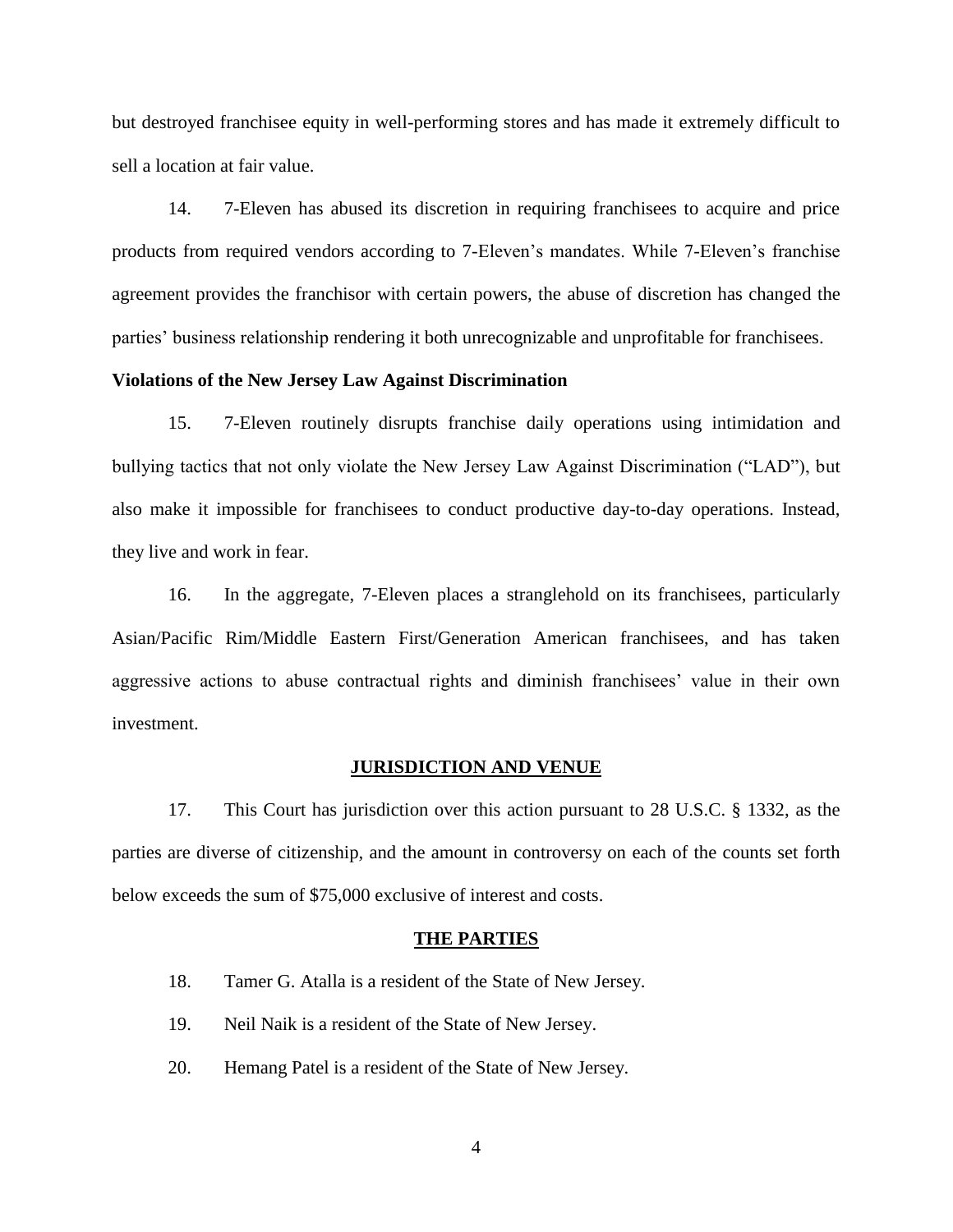21. Jayesh Patel is a resident of the State of New Jersey.

22. Kalpana B. Patel is a resident of the State of New Jersey.

23. John Does 1-200, who are residents of the State of New Jersey, are presently unknown but, upon information and belief, may have rights and claims consistent with those of Plaintiffs in this matter, and once identified, may be named as additional party plaintiffs.

24. Defendant 7-Eleven, Inc. is a Texas Corporation. It maintains a place of business at 1722 Routh Street, Suite 1000, Dallas, Texas 75201. Defendant 7-Eleven is a wholly-owned subsidiary of Seven-Eleven Japan Co., Ltd.

25. Defendant Seven-Eleven Japan is a Japanese Corporation. It maintains a principal place of business at 8-8 Nibancho, Chiyoda-ku, Tokyo 102-8452, Japan. Seven-Eleven Japan is a wholly-owned subsidiary of Seven and i Holdings Co. Ltd.

26. Defendant Seven and i is a Japanese Corporation. It maintains a principal place of business at 8-8 Nibancho, Chiyoda-ku, Tokyo 102-8452, Japan.

#### **FACTS COMMON TO ALL COUNTS**

27. 7-Eleven is a fraudulent franchisor, and the true relationship between Plaintiffs and 7-Eleven is one of employer-employee.

28. By and through Defendants' deceptive scheme, Plaintiffs are employees/fraudulent franchisees.

## **Tamer G. Atalla**

29. Atalla is a 7-Eleven franchisee in good standing.

30. Atalla operates a store (Store # 11011) in Villas, New Jersey.

#### **Neil Naik**

31. Naik is a 7-Eleven franchisee in good standing.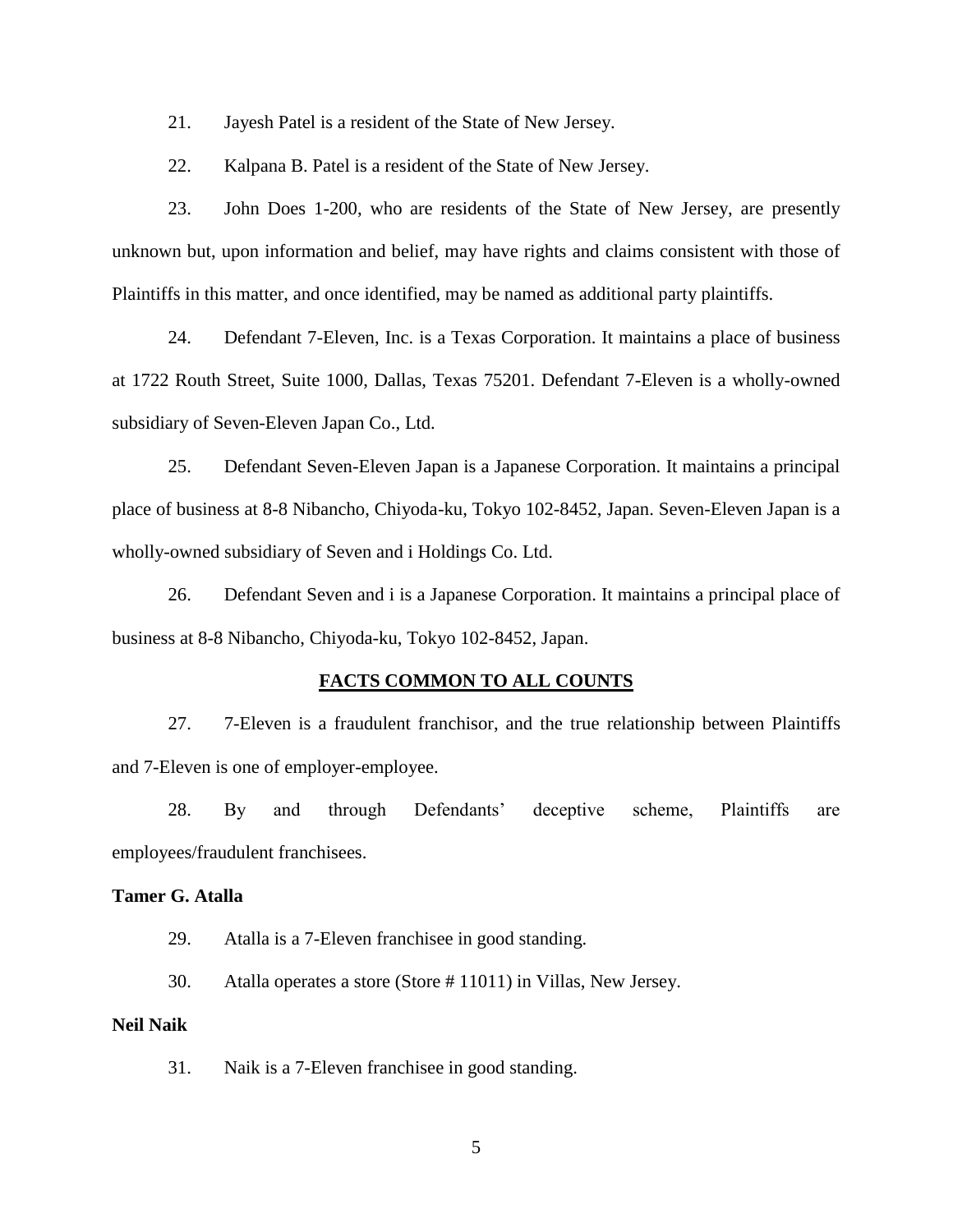32. Naik operates a store (Store # 11449) in Hillsborough, New Jersey.

#### **Hemang Patel**

33. H. Patel is a 7-Eleven franchisee in good standing.

34. H. Patel operates a store (Store # 32238) in Bayonne, New Jersey.

## **Jayesh Patel**

35. J. Patel is a 7-Eleven franchisee in good standing.

36. J. Patel operates a store (Store # 11040) in Belford, New Jersey.

#### **Kalpana B. Patel**

37. K. Patel is a 7-Eleven franchisee in good standing.

38. K. Patel operates a store (Store # 10955) in Milltown, New Jersey.

39. Plaintiffs, along with more than 150 other franchisees, have formed an association to combat the deceptive and ill-willed practices of the franchisor, 7-Eleven.

#### **7-Eleven's Manipulation**

40. 7-Eleven manipulates the terms of its franchise contract and deprives franchisees of equity in their stores.

41. For the past several years, 7-Eleven has steadily increased franchise fees to be paid by incoming franchisees, to the detriment of existing franchisees seeking to sell their stores. As a result, franchisees' store equity is rapidly reclining due to the excessively high franchise fee.

42. Upon information and belief, in recent years, 7-Eleven has also changed the formula it uses to calculate franchise fees, and has drastically increased the fees based upon a subjective rather than mathematical standards—especially for 7-Eleven locations grossing over \$800,000.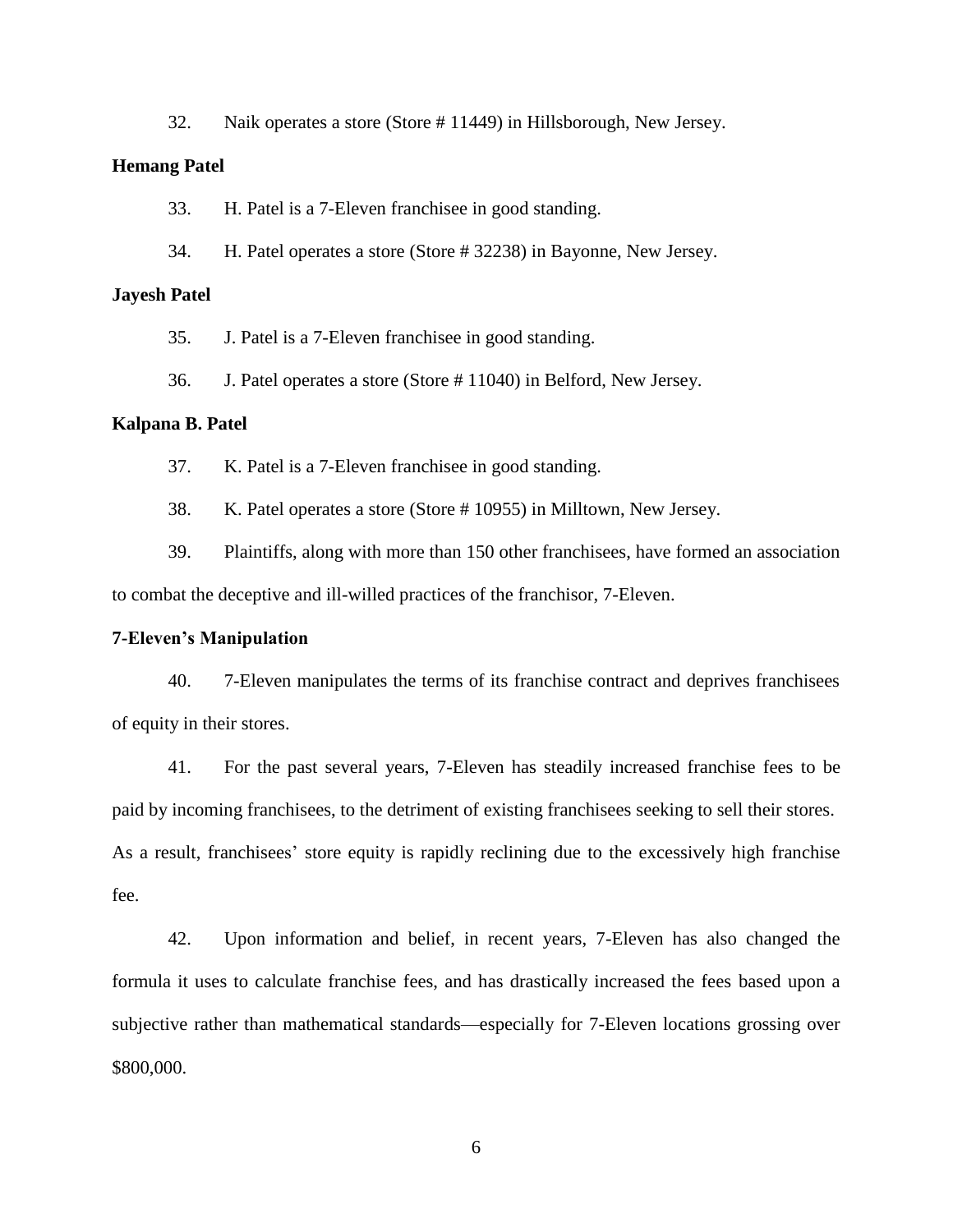43. In its 2012 franchise agreement, 7-Eleven formally abandoned the mathematical formula it historically used to determine franchise fees, and is abusing its discretion in determining what is an appropriate franchise fee.

44. As a result of the various actions that it has taken to manipulate fees owed by incoming franchisees, 7-Eleven has adversely affected franchisee equity in well-performing stores, and has made it extremely difficult for Plaintiffs and others similarly situated to sell a location for fair market value.

45. 7-Eleven has also abused its discretion in requiring franchisees to acquire and price products from required vendors according to 7-Eleven's strict mandates.

46. While 7-Eleven's franchise agreement provides the franchisor with certain powers, the abuse of discretion has changed the parties' business relationship, making it both unrecognizable and unprofitable for franchisees.

#### **7-Eleven's Retaliatory and Discriminatory Measures, and the Law Against Discrimination**

47. 7-Eleven is targeting certain owners, many of whom run successful operations, and is making serious allegations of labor and other violations, without even a scintilla of proof.

48. 7-Eleven routinely targets Asian/Pacific Rim/Middle Eastern First/Generation American franchisees, due to their perceived unfamiliarity with United States laws.

49. By way of example only, when interrogating Asian/Pacific Rim/Middle Eastern First/Generation American franchisees, and making **unannounced** visits to their stores, 7-Eleven representatives routinely make derogatory references to Asian/Pacific Rim/Middle Eastern First/Generation American franchisees.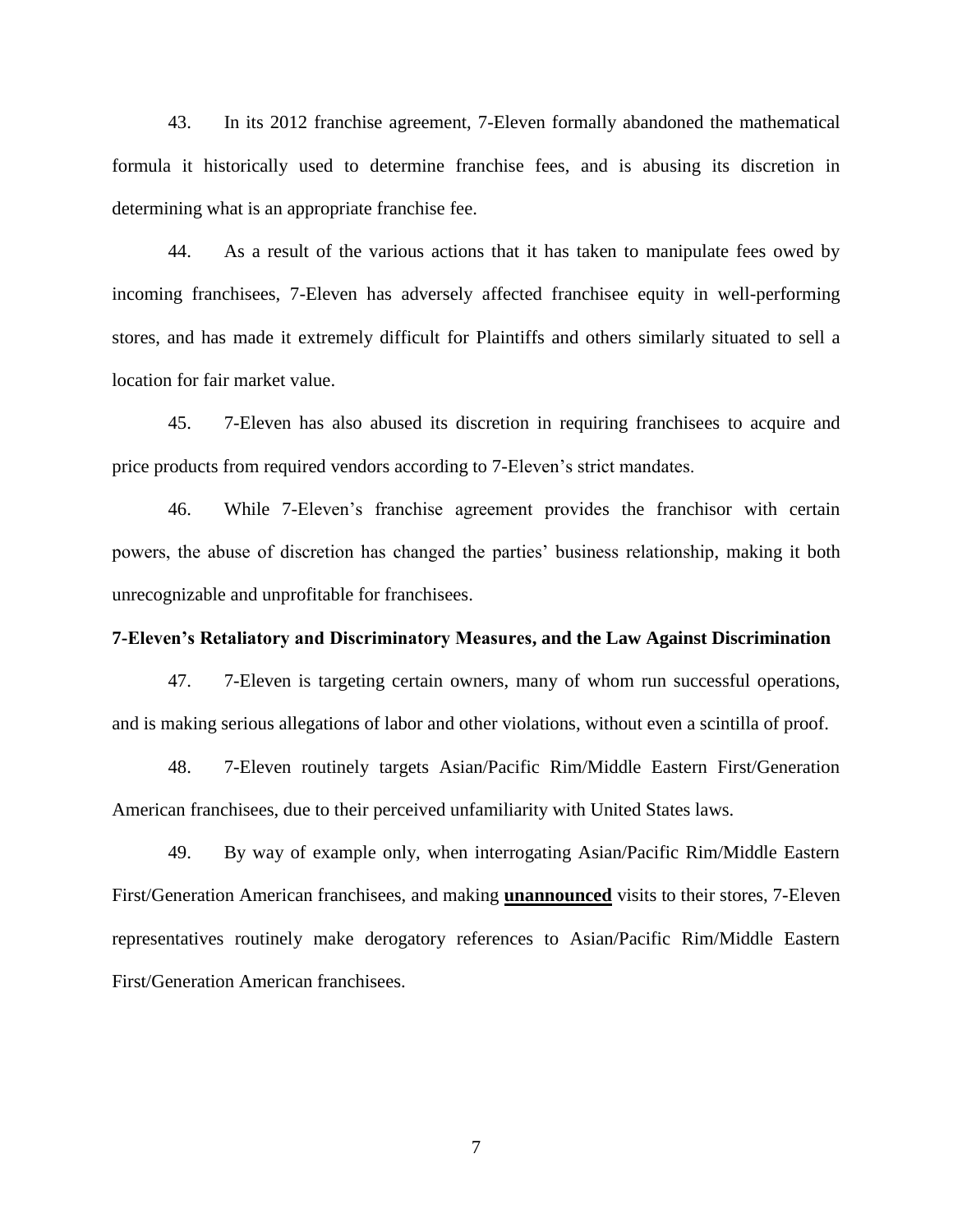50. 7-Eleven by way of its harassing and targeted faux "investigations" discriminates against certain franchisees based upon their race and national origin in violation of the New Jersey Law Against Discrimination ("LAD").

51. Regardless of the employment status of Asian/Pacific Rim/Middle Eastern First/Generation American franchisees—as employees or independent contractors—they are covered by the LAD.

#### **7-Eleven is the Employer**

52. 7-Eleven's franchisee abuses are further magnified by the fact that it purposefully mischaracterizes its business relationship with franchisees to avoid labor and employment laws.

53. Specifically, 7-Eleven's franchise agreement mischaracterizes the parties relationship as one of an independent contractor/franchisor relationship:

**Independent Contractor**. You and we agree that this Agreement creates an arm's-length business relationship and does not create any fiduciary, special or other similar relationship. You agree: (a) to hold yourself out to the public as an independent contractor; (b) to control the manner and means of the operation of the Store; and (c) to exercise complete control over and responsibility for all labor relationships and the conduct of your agents and employees, including the day-to-day operations of the Store and all Store employees. You and your agents and employees may not: (i) be considered or held out to be our agents or employees or (ii) negotiate or enter any agreement or incur any liability in our name, on our behalf, or purporting to bind us or any of our or your successors-in-interest. Without in any way limiting the preceding statements, we do not exercise any discretion or control over your employment policies or employment decisions. All employees of the Store are solely your employees and you will control the manner and means of the operation of the Store. No actions you, your agents or employees take will be attributable to us or be considered to be actions obligating us.

54. While attempting to insulate itself from franchisee actions by characterizing the

franchise relationship as distinct from an employment agreement, 7-Eleven, in actuality, significantly controls the day-to-day operations of its franchisees, rendering the parties' relationship one of *de facto* employment.

55. This relationship is evidenced by a high level of control that is exerted by 7- Eleven over the following, including, but not limited to: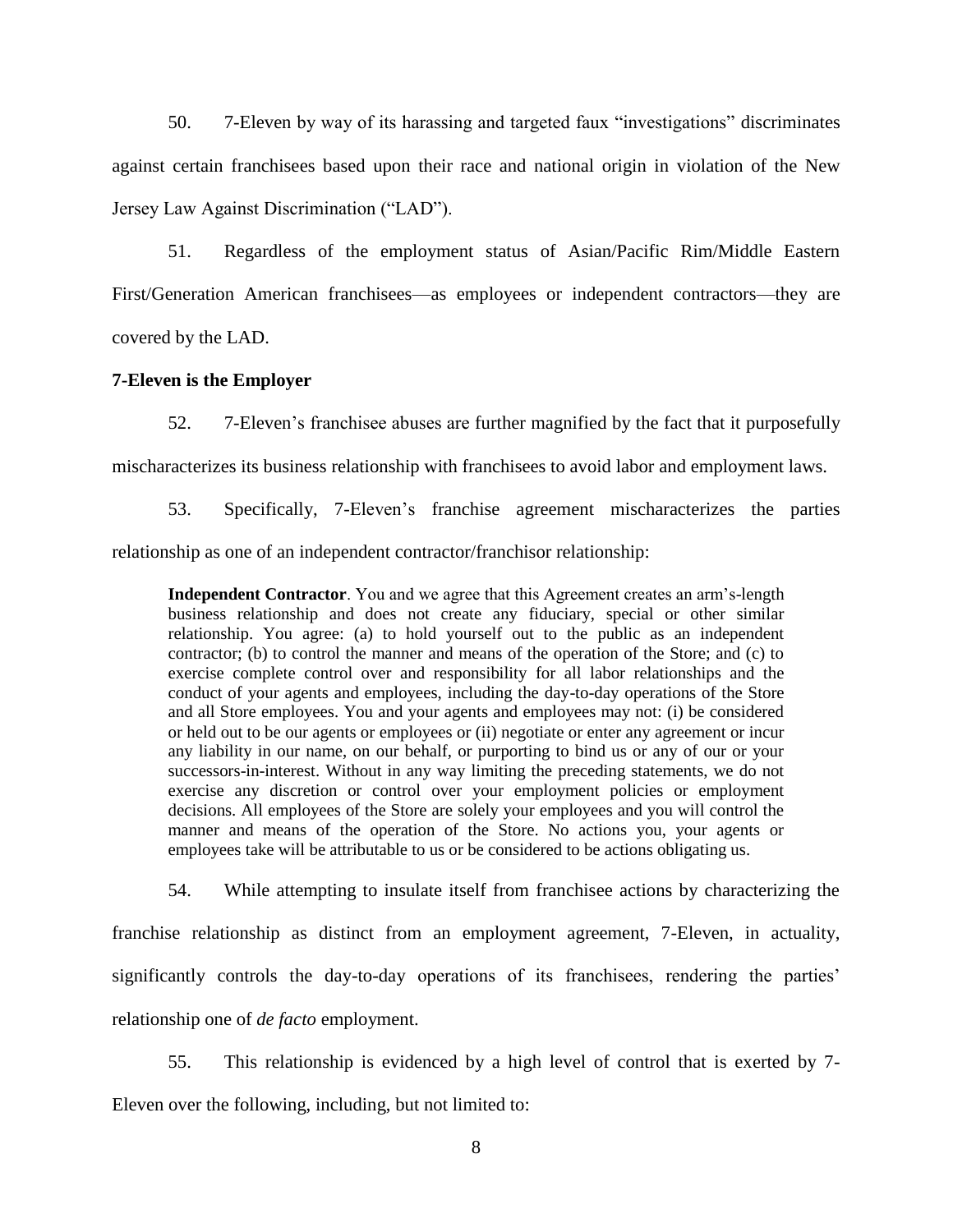- (a) Regulation of vendors and product supply;
- (b) Processing franchisees' payroll through its owner internal payroll system;
- (c) Regulation of product pricing, advertising and promotional materials;
- (d) Intense daily oversight by Market and Zone Managers of franchisee operations;
- (e) Requirement that franchisees wear 7-Eleven emblazoned uniforms;
- (f) Franchisees cannot control the volume on their televisions and, rather, 7-Eleven controls that from their corporate headquarters in Dallas, Texas.;
- (g) Franchisees are unable to change the temperature in their store and, rather, 7- Eleven controls that from their corporate headquarters in Dallas, Texas;
- (h) Bookkeeping and all accounting done by corporate; and
- (i) Franchisees cannot withdraw money without corporate approval.

56. Due to 7-Eleven's neglect of the parties' true business relationship, 7-Eleven has deprived Plaintiffs, and all members of the Association to which Plaintiffs belong, of the following employment-related benefits, including, but not limited to:

- (a) Federal Insurance Contributions Act ("FICA") tax;
- (b) Social Security Withholding;
- (c) Unemployment Withholding;
- (d) Health Insurance (which neglect is soon to be exacerbated by a shift in governmental policy); and
- (e) Workers' Compensation Insurance.

57. The employment relationship is also based on the fact that 7-Eleven and its franchisees are engaged in the same type of business, and franchisees are not permitted to engage in business activity outside of 7-Eleven operations in their role as franchises.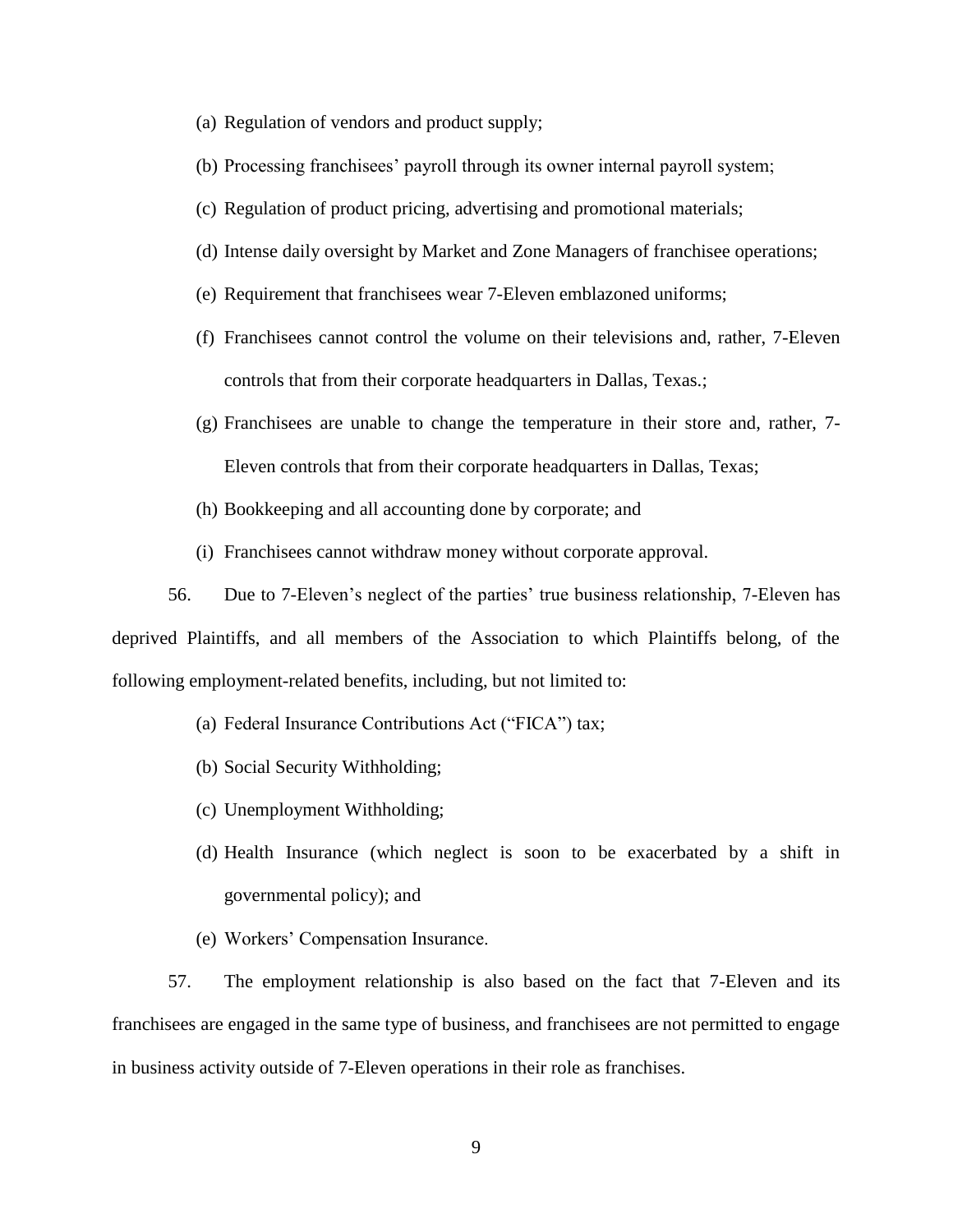58. As the employer of all employees who work in its 40,000+ stores locations, 7- Eleven is ultimately the party responsible for I-9 and related compliance that is being pawned off on franchisees.

59. Furthermore, on the franchisees' In-Store Processing ("ISP") system, the franchisee login location is designated for "employee".

#### **Unfair Competition**

60. Upon information and belief, Wawa, Inc. ("Wawa") and QuickChek have 300- 500 stores in the New Jersey/New York region. Much like 7-Eleven, Wawa and QuickChek provides customers with food and beverage on a 24-7 basis.

61. While Store Operators at Wawa and QuickChek perform the same functions and duties as the 7-Eleven store managers and are properly classified as employees, 7-Eleven operators intentionally misclassified as franchisees in order to increase corporate profits and avoid paying FICA and other employer taxes.

62. Specifically, Wawa and QuickCheck properly classify their store operators as employees, unlike 7-Eleven, who attempts to avoid providing employment-related benefits to its misclassified employees.

#### **7-Eleven is (Illegally) Selling Security Interests in the Company**

63. As 7-Eleven franchisees are nothing more than glorified employees, 7-Eleven is selling security interests to these franchisees/employees (by way of their franchise investment) without proper disclosure in violation of Rules established by the Securities Exchange Commission.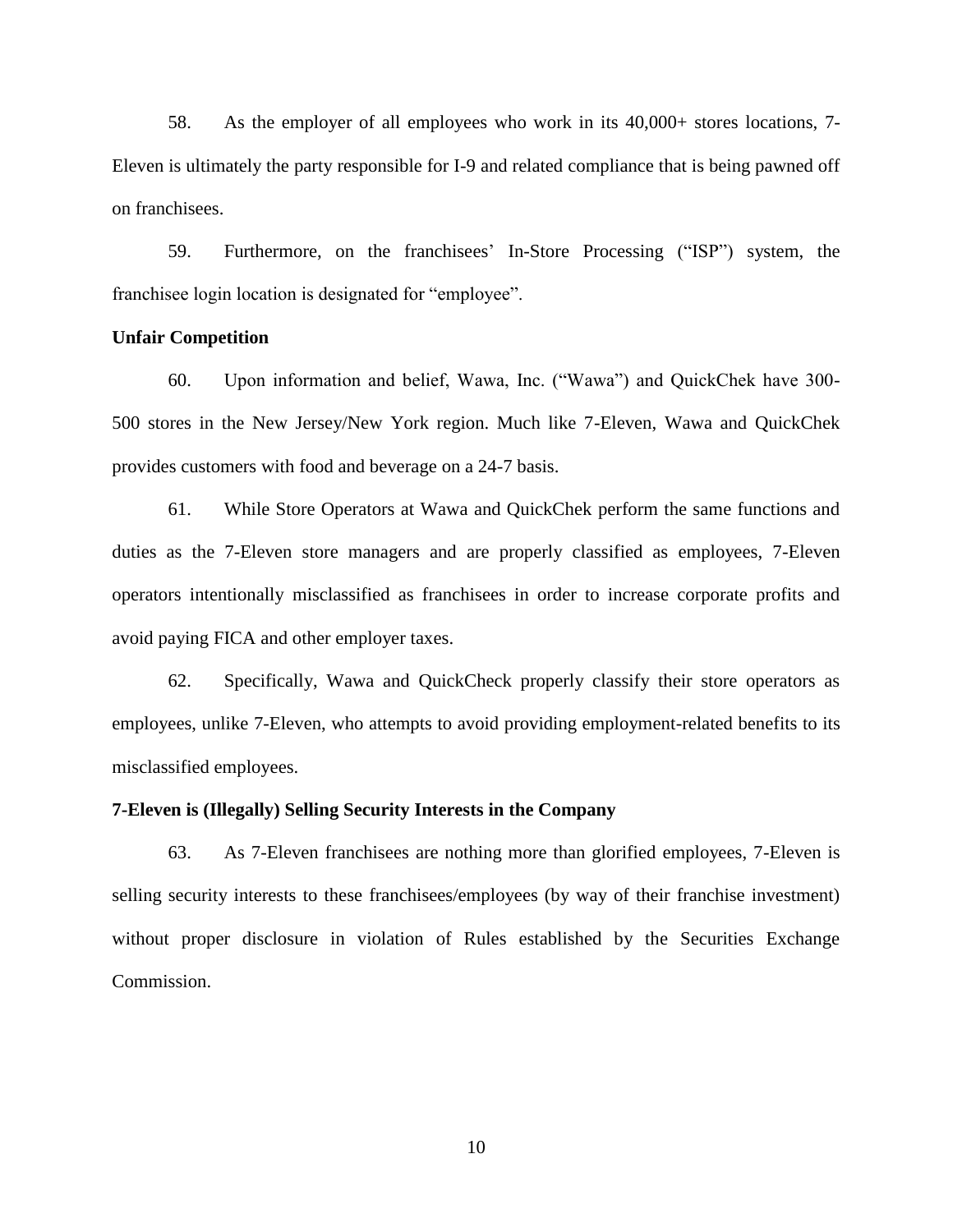#### **7-Eleven is Violating the New Jersey Franchise Practices Act**

64. As evidenced in the matter of *7-Eleven v. Sodhi*, No. 3:13-cv-03715 (D.N.J.)(MAS)(DEA), 7-Eleven routinely ignores the sixty (60) day notice requirement under the New Jersey Franchise Practices Act ("NJFPA"), and engages in illegal self-help actions to interrupt franchisee operations. In that case the United States District Court for the District of New Jersey agreed with the franchisee in his application for temporary restraints, determined that 7-Eleven ignored the NJFPA notice requirement and temporarily enjoined 7-Eleven from taking any further action to terminate the franchisee's business pending further proceedings. *See* Exh. A, *7-Eleven v. Sodhi* Order; *see also*, Exh. B, 7-*Eleven v. Sodhi* Hearing Transcript.

65. In other words, rather than properly seeking relief from the Court, 7-Eleven targets particular franchisees, threatens them, and takes matters into its own hands by stealing equipment, stopping vendor supplies, ceasing financing, and otherwise shuts down franchisee operations.

66. 7-Eleven imposes unreasonable standards of performance upon Asian/Pacific Rim/Middle Eastern First/Generation American franchisees.

67. These unreasonable standards have recently been evidenced by 7-Eleven's attempt to place blame for I-9 non-compliance on franchisees, despite the fact that franchisees do not have the capacity to E-Verify, like franchisees do in other systems.

## **7-Eleven's Unreasonable Self-Serving Purchase Requirements**

68. 7-Eleven unreasonably charges its franchisees for inventory purchases.

69. Specifically, the price difference between the required combined distribution centers ("CDC") and what franchisees could pay through independent channels is staggering.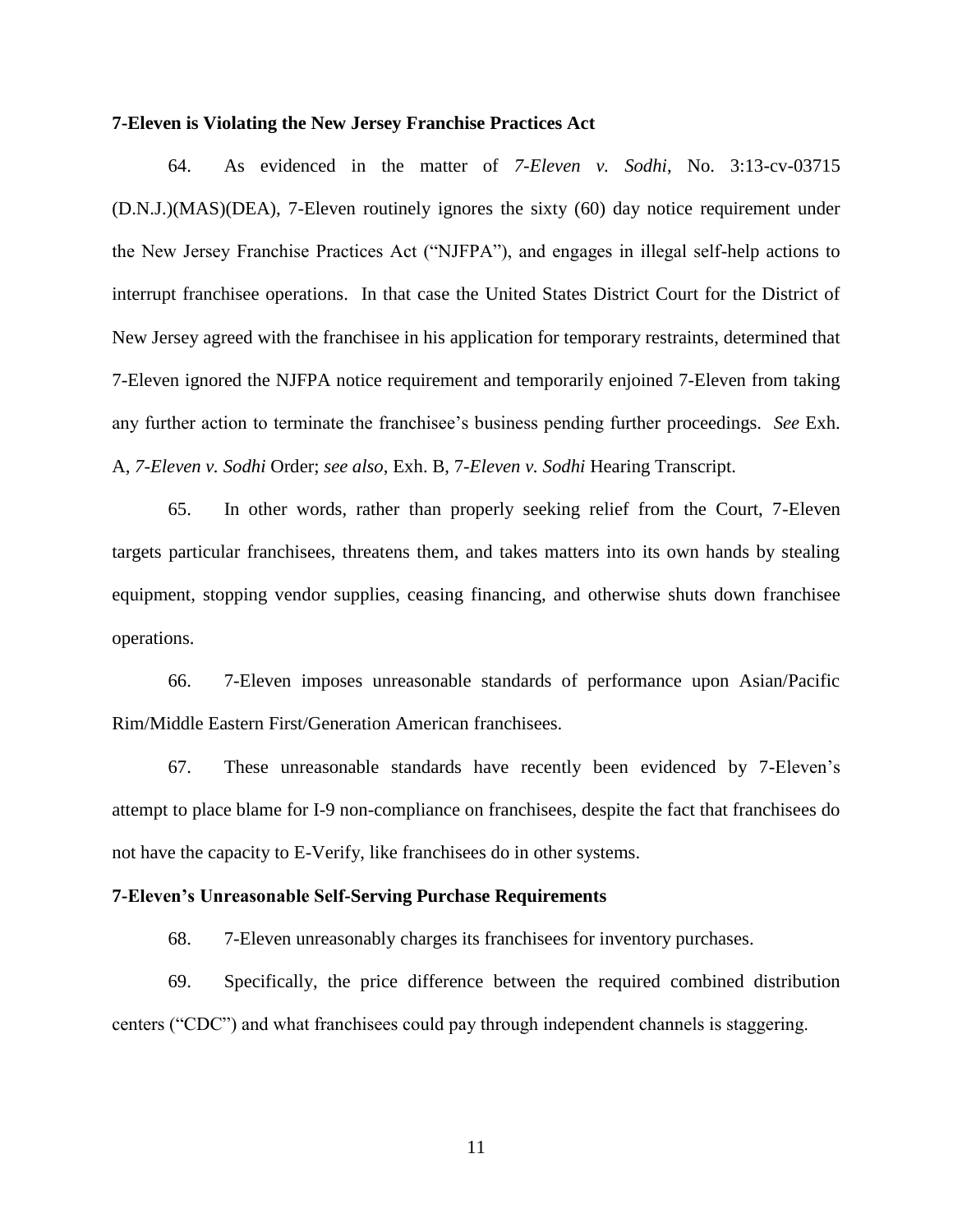70. For instance, and by way of example only, 7-Eleven charges inflated inventory items on mainstay items, including: (i) Pepsi - \$24 (CDC) v. \$18 (independent); (ii) Milk - \$3.59 (CDC) v. \$3.07 (independent); and (iii) Poland Spring - \$11 (CDC) v. \$8 (independent).

71. These inventory requirements are designed to benefit 7-Eleven, while simultaneously acting to the detriment of franchisees.

#### **7-Eleven's Channel Stuffing**

72. 7-Eleven unreasonably and illegally forces purchases upon its franchisees/employees.

73. Specifically, 7-Eleven ships items to the stores without (a) an order from the franchisees, or (b) a need and/or demand for the product.

74. Some of the items shipped, without request, include, but are not limited to:

- (a) Premium Nuts;
- (b) Milk, in excess of demand;
- (c) Flashlights;
- (d) Firewood; and
- (e) Assorted Snacks.

#### **Additional Fraudulent Practices**

#### Maintenance Fees

75. 7-Eleven's fraudulent business model requires that franchisees pay "maintenance" fees, when 7-Eleven has no intention of providing the promised service.

76. Upon information and belief, the charges incurred are approximately \$1000 per store, per month.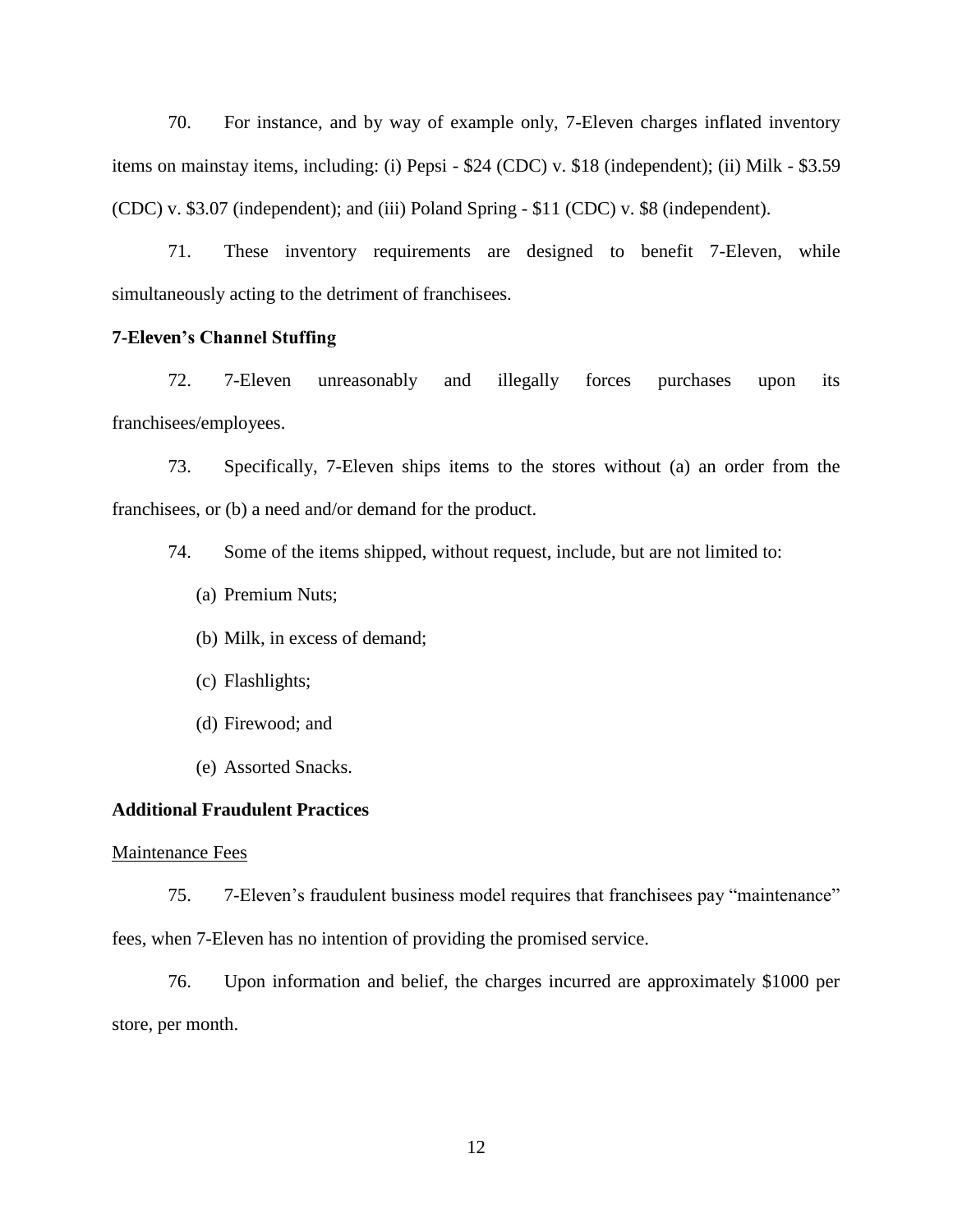77. Often, the repairs necessitated by faulty equipment are not covered by 7-Eleven's policy. In essence, franchisees are forced to pay for a worthless piece of paper.

78. This scheme is just another money-generating scam run by 7-Eleven to the detriment of its franchisees.

#### Quarterly Audits

79. Further, 7-Eleven conducts quarterly audits of all franchises.

80. Upon information and belief, these audits are intended solely for the purpose of harassment.

81. In fact, if and when a franchisee attempts to reconcile any issues with regards to the audit, 7-Eleven turns a deaf ear and stonewalls the franchisee's efforts.

## **COUNT ONE Breach of the Implied Covenant of Good Faith and Fair Dealing**

82. All preceding paragraphs are incorporated by reference.

83. The covenant of good faith and fair dealing is implied in every contract entered into in the State of New Jersey, including franchise agreements. Additionally, a franchisor's affirmative obligations under the N.J.F.P.A. incorporates the inherent contractual obligation that the franchisor act in good faith. See Maple Shade Motor Corp. v. KIA Motors of Am., Inc., 384 F.Supp.2d 770, 774 n.4 (D.N.J. 2005) (District Court construed N.J.F.P.A., N.J.S.A.56:10-1, *et seq.*, and held that the statutory requirement of "good cause" termination includes components of "good faith").

84. Defendant, at all relevant times, had the obligation to act in good faith in order to maximize the best interests of Plaintiffs under the franchise agreements.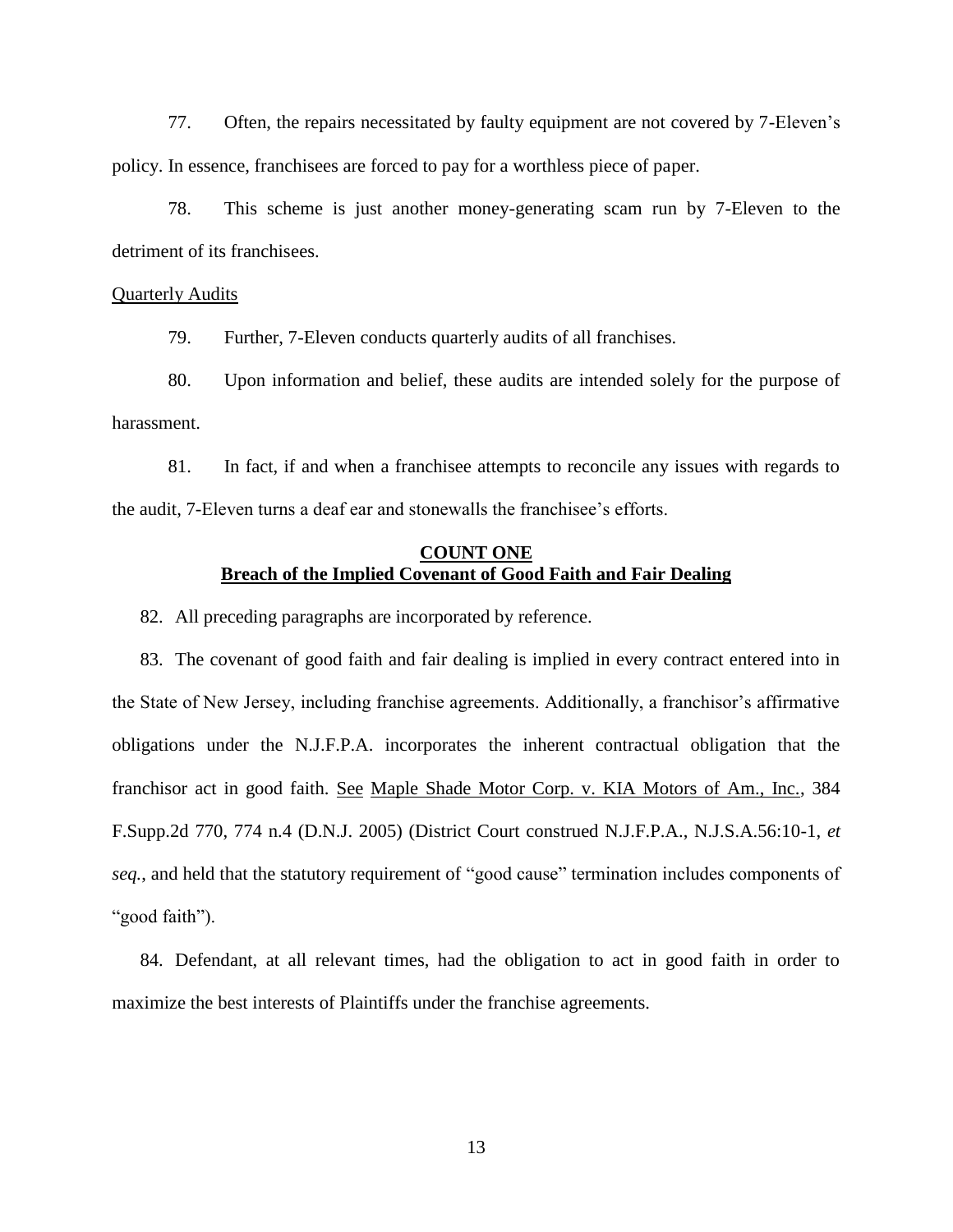85. Defendant has breached its implied covenant of good faith and fair dealing by and through numerous acts that have harmed Plaintiffs' ability to operate their 7-Eleven franchises, by and through the following conduct:

- (a) Failing to provide the requisite sixty (60) days' notice and an opportunity to cure any alleged default pursuant to N.J.S.A. 56:10-5;
- (b) Entering franchisees' locations, in the middle of the day, and removing necessary equipment, including, but not limited to, Insta-Lottery Tickets and DVR Security System; and
- (c) Ceasing to deliver foods, supplies and/or necessary equipment to Plaintiffs or requiring that recommended vendors do the same.

86. As a direct and proximate result of Defendant's repeated breaches of the covenant of good faith and fair dealing, Plaintiffs have sustained and continue to sustain substantial hardship and considerable monetary damage. Plaintiffs herein seek a declaration that 7-Eleven has acted in bad faith in connection with its obligation under the Franchise Agreements.

**WHEREFORE**, Plaintiffs seek relief against Defendant by way of an entry of an Order awarding:

- (a) Compensatory damages;
- (b) Consequential damages;
- (c) Attorneys' fees and costs of suit; and
- (d) Any other relief this Court deems equitable and just.

## **COUNT TWO Violation of New Jersey Law Against Discrimination**

87. All preceding paragraphs are incorporated by reference.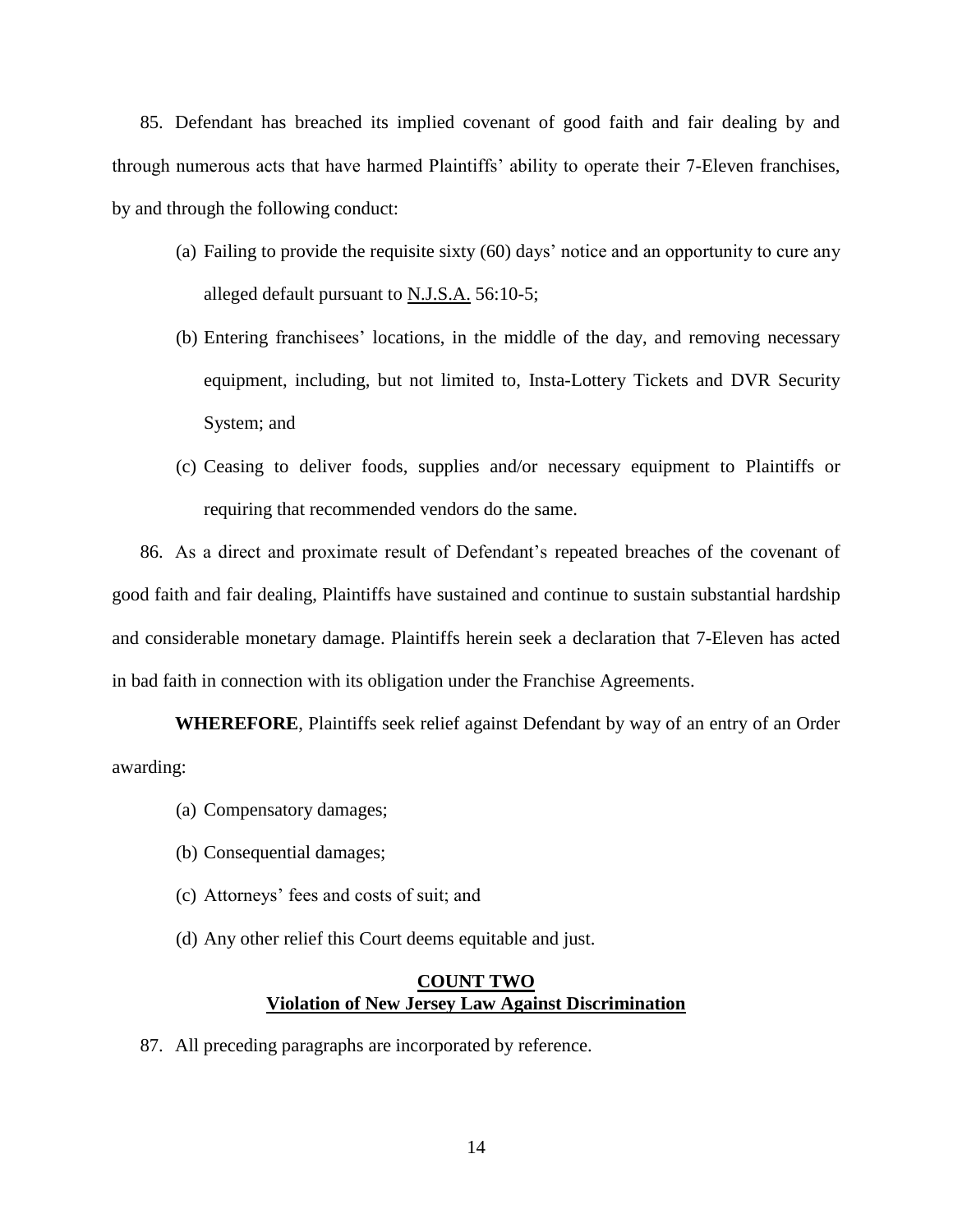88. The New Jersey Law Against Discrimination N.J.S.A. 10:5-1 to -42 ("NJLAD") makes it unlawful to subject people to differential treatment based on **race, creed, color, national origin, nationality, ancestry**, age, sex (including pregnancy), familial status, marital status, domestic partnership or civil union status, affectional or sexual orientation, gender identity or expression, atypical hereditary cellular or blood trait, genetic information, liability for military service, and mental or physical disability, or perceived disability.

89. The NJ LAD prohibits unlawful discrimination in employment, housing, places of public accommodation, credit **and business contracts.**

90. While 7-Eleven characterizes the parties' relationship as that of franchisor and independent contractor franchisee, 7-Eleven exerts significant control of the day to day operations of its franchisees so as to render them employees pursuant to the NJ LAD.

91. As set forth herein, 7-Eleven's overarching control of franchisee store operations includes, but is not necessarily limited to, the following:

- (a) Control and final approval of employee payroll processing;
- (b) Requirement and control of uniforms to be worn by 7-Eleven franchisees;
- (c) Daily camera surveillance of franchisee store operations;
- (d) Price setting of products sold at all franchisee locations;
- (e) Regularly confronting franchisees in the context of unannounced and intrusive interrogations regarding their day-to-day operations and other practices
- (f) Taking the position that the 7-Eleven representatives have unfettered access to franchisee records, equipment and inventory as though it is owned by 7-Eleven, in the capacity as employer.
- 92. Alternatively, even when examining the parties' relationship as that of franchisor and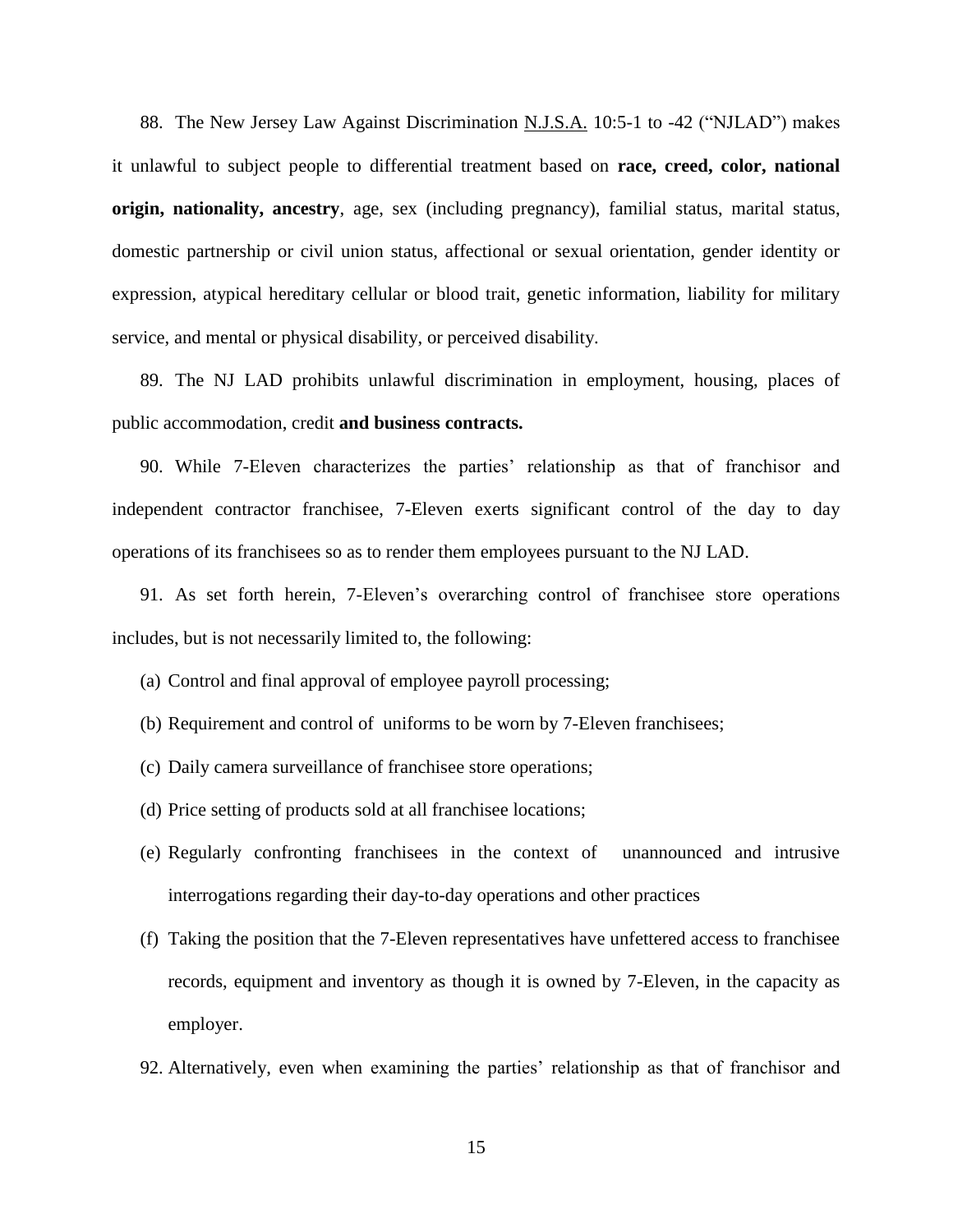independent contractor, Plaintiffs are protected under the NJ LAD. Section 12(l) of the LAD is unrelated to the employment context, instead prohibiting discrimination in a business-to-business setting. See Perlowski v. Elson T. Killam Associates, Inc., 384 N.J. Super. 467, 479 (Law Div. 2005) (attorney found to be an independent contractor rather than an employee could proceed under a 12(l) theory of liability); Marascia v. Cardio Medical Products, Inc., 2006 WL 2038503 (D.N.J. 2006) (plaintiff permitted to amend age discrimination complaint to add claim under 12(l) following defendant's assertion of affirmative defense that plaintiff was an independent contractor rather than an employee); Bubbles N' Bows, LLC v. Fey Publishing Co., 2007 WL 2406980 (D.N.J. 2007) (court accepted plaintiff's 12(l) claim alleging that Defendants engaged in discriminatory acts when they refused to print a line of greeting cards called "Alternative Lifestyles"); Horn v. Mazda Motor of America, Inc., 265 N.J. Super. 47 (App. Div. 1993) (Mazda's refusal to contract with plaintiff because of his addiction was a violation of 12(l) of the LAD).

93. Section 10:5-12(l) of the New Jersey Law Against Discrimination (LAD) was passed by the New Jersey Legislature in 1977 as a formal amendment to the LAD. This section provides, in pertinent part:

> **It shall be** an unlawful employment practice, or, as the case may be, an **unlawful discrimination**:

. . . .

**For any person to refuse to** buy from, sell to, lease from or to license, **contract with**, or trade with, provide goods, services or information to, **or otherwise do business with any other person on the basis of** the [protected class] of such other person . . . .[emphasis added.]

94. 7-Eleven and its management has consistently taken aggressive steps to subject Asian/Pacific Rim/Middle Eastern First/Generation American franchisees and store owners to unreasonable standards and has lodged untrue accusations at franchisees similarly situated in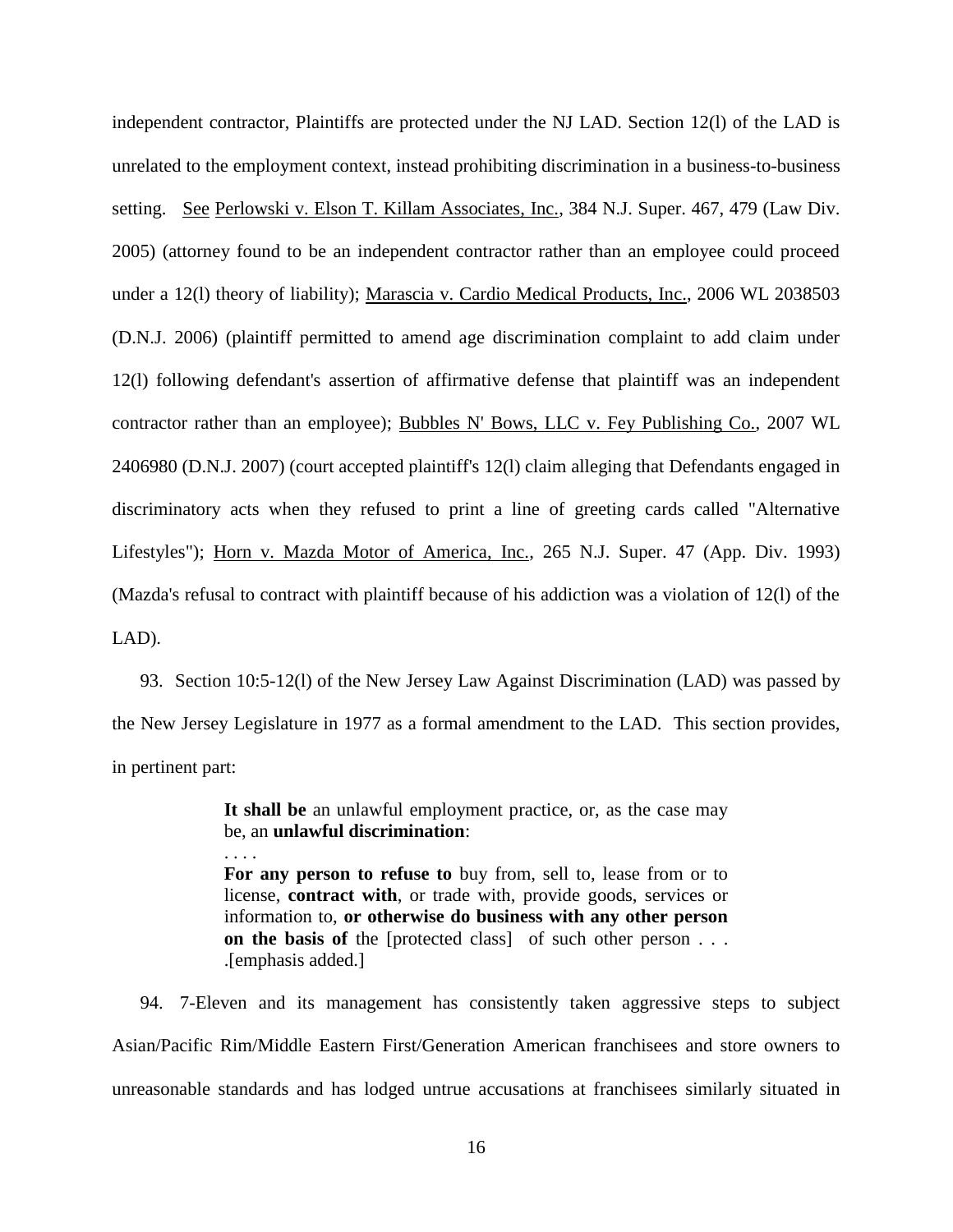direct response and retaliation for the FOA's efforts to combat racial prejudice within the 7- Eleven franchise system.

95. Upon information and belief, 7-Eleven has also targeted other Asian/Pacific Rim/Middle Eastern First/Generation American franchisees who are members of the Metro NJ FOA and who have attempted to combat the racist dealings of Market and Zone Managers in the local area.

**WHEREFORE**, Plaintiffs demand the following judgment against Defendant, for racially based discrimination in violation of the NJLAD:

- (a) An order declaring and adjudging that Plaintiff has standing to bring claims under the NJ LAD pursuant to Section 12(a) and/or 12(l);
- (b) Compensatory damages;
- (c) Consequential damages;
- (d) Punitive Damages;
- (e) Pre-Judgment and post-judgment costs, plus interest;
- (f) Attorneys' fees and costs;
- (g) Any other relief this court deems equitable and just.

## **COUNT THREE Violations of the New Jersey Wage and Hour Law**

96. All preceding paragraphs are incorporated by reference.

97. 7-Eleven purposefully and illegally mischaracterizes the parties' relationship as that of franchisor and independent contractor/franchisee in its franchise agreement.

98. In actuality, and pursuant to the "economic reality" test in which an employer's classification of employees is measured under the FLSA, 7-Eleven imposes an employment relationship on its franchisees. Franchisees' day-to-day activities are aggressively micromanaged and controlled by 7-Eleven's Market Managers and Zone Managers, and franchisees such as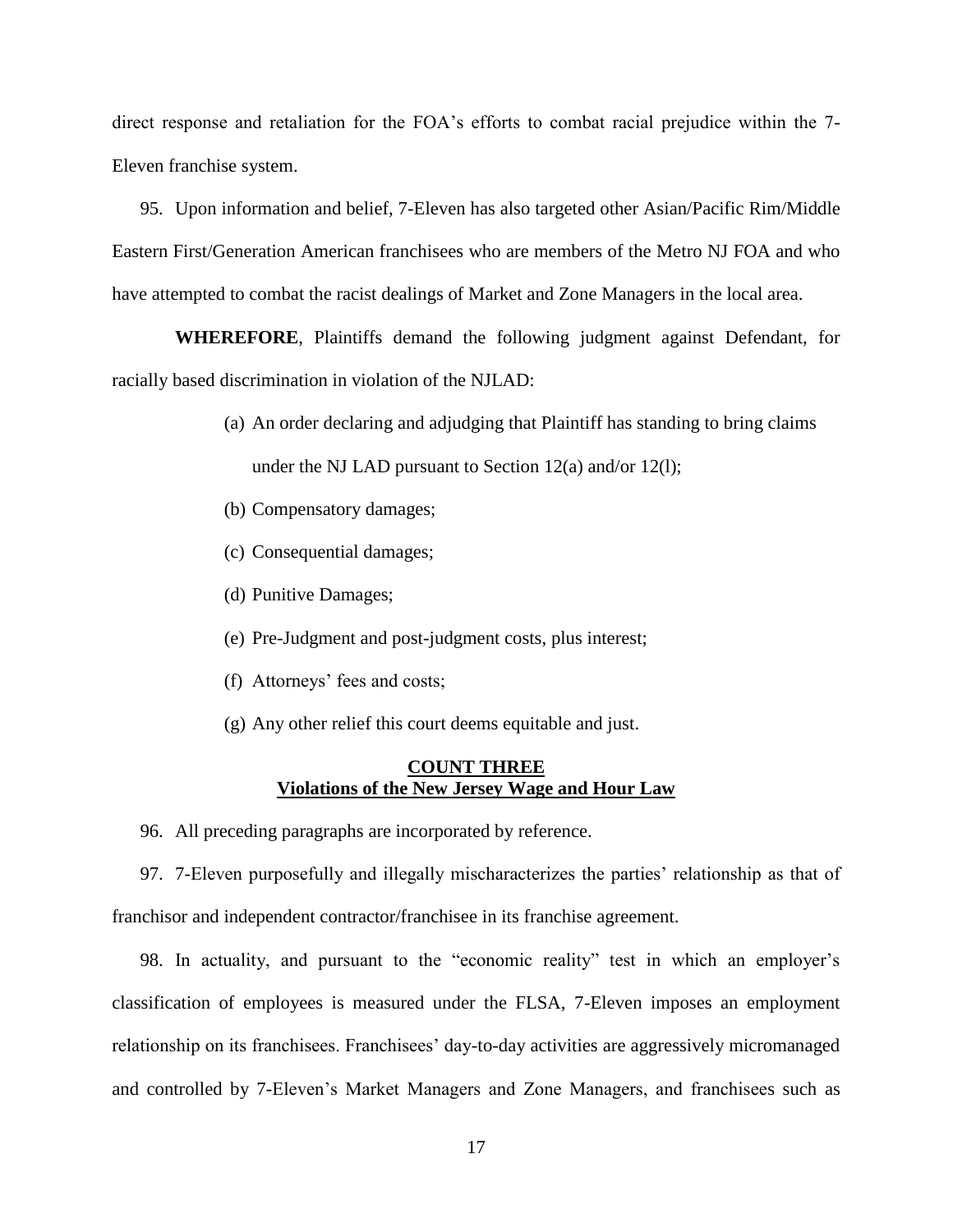Plaintiffs (irrespective of their success or the number of 7-Eleven locations they "own') have no actual discretion or independent decision- making authority in running their locations.

99. Plaintiffs and others similarly situated routinely work sixty (60) to eighty (80) hours each week at their franchise locations, out of necessity and in order to properly service their clientele, and are not compensated for overtime benefits consistent with the statute's requirements. Due to the control over the day-to-day business operations of its franchisees, Plaintiffs and others similarly situated are employees afforded the protections of the New Jersey Wage and Hour Law, N.J.S.A. 34:11-56a, *et seq.*,

100.Plaintiffs and other franchisees similarly situated are also not provided FICA, worker's compensation insurance, social security withholding, a 401K or pension plan, or any other benefits associated with employees.

101.The New Jersey Wage and Hour Law, by incorporation of the Fair Labor Standards Act ("FLSA"), affords protection to "employees who are engaged in interstate commerce or in the production of goods for commerce, or who are employed by an enterprise engaged in commerce or in the production of goods for commerce".

102. 7-Eleven has been covertly foisting an undisclosed employment relationship upon its franchisees for its own benefit for many years, and has during this entire time period, cheated countless franchisees throughout its system out of basic benefits, and ultimately, their lively, requiring corrective action immediately.

**WHEREFORE** Plaintiffs seek the following:

(a) An Order declaring and adjudging that Plaintiffs and all franchisees similarly situated are *de facto* employees as defined under the FLSA, which has been incorporated into the New Jersey Wage and Hour Law, and are afforded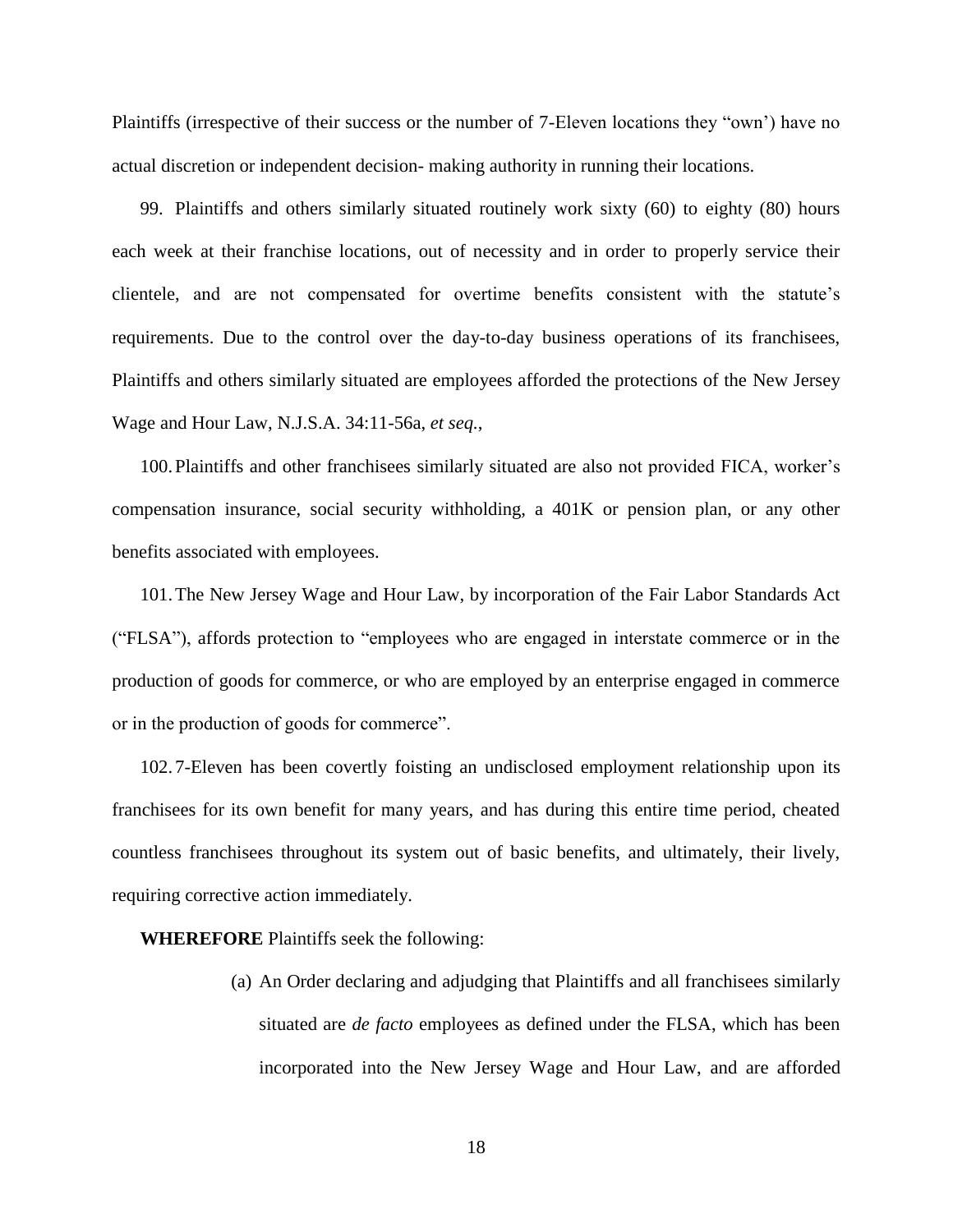protections under the FLSA, New Jersey Wage and Hour Law, and any other available benefits under state law;

- (b) Compensatory Damages;
- (c) Recoupment of overtime benefits for the three (3) years preceding the filing of the Complaint in this matter;
- (d) Recoupment for all benefits previously withheld from Plaintiffs for the three

(3) years preceding the filing of the Complaint in this matter;

- (e) Punitive Damages ;
- (f) Attorney's fees and costs;
- (g) Any other relief this court deems equitable and just.

## **COUNT FOUR (Declaratory and Injunctive Relief – Violation of the New Jersey Franchise Practices Act, N.J.S.A 56:10-1,** *et seq.***)**

103.All preceding paragraphs are incorporated by reference.

104. Plaintiff Atalla is a franchisee as defined pursuant to N.J.S.A. 56:10-3.

105. Plaintiff Naik is a franchisee as defined pursuant to N.J.S.A. 56:10-3.

106. Plaintiff H. Patel is a franchisee as defined pursuant to N.J.S.A. 56:10-3.

107. Plaintiff J. Patel is a franchisee as defined pursuant to N.J.S.A. 56:10-3.

108. Plaintiff K. Patel is a franchisee as defined pursuant to N.J.S.A. 56:10-3.

109. Defendant is a franchisor as defined pursuant to N.J.S.A. 56:10-3.

110. Atalla, Naik, H. Patel, J. Patel, and K. Patel, as New Jersey franchisees, have spent millions of dollars on franchise fees, licenses, approvals, and related goods and services in operating his five (5) locations in accordance with their respective franchise agreements.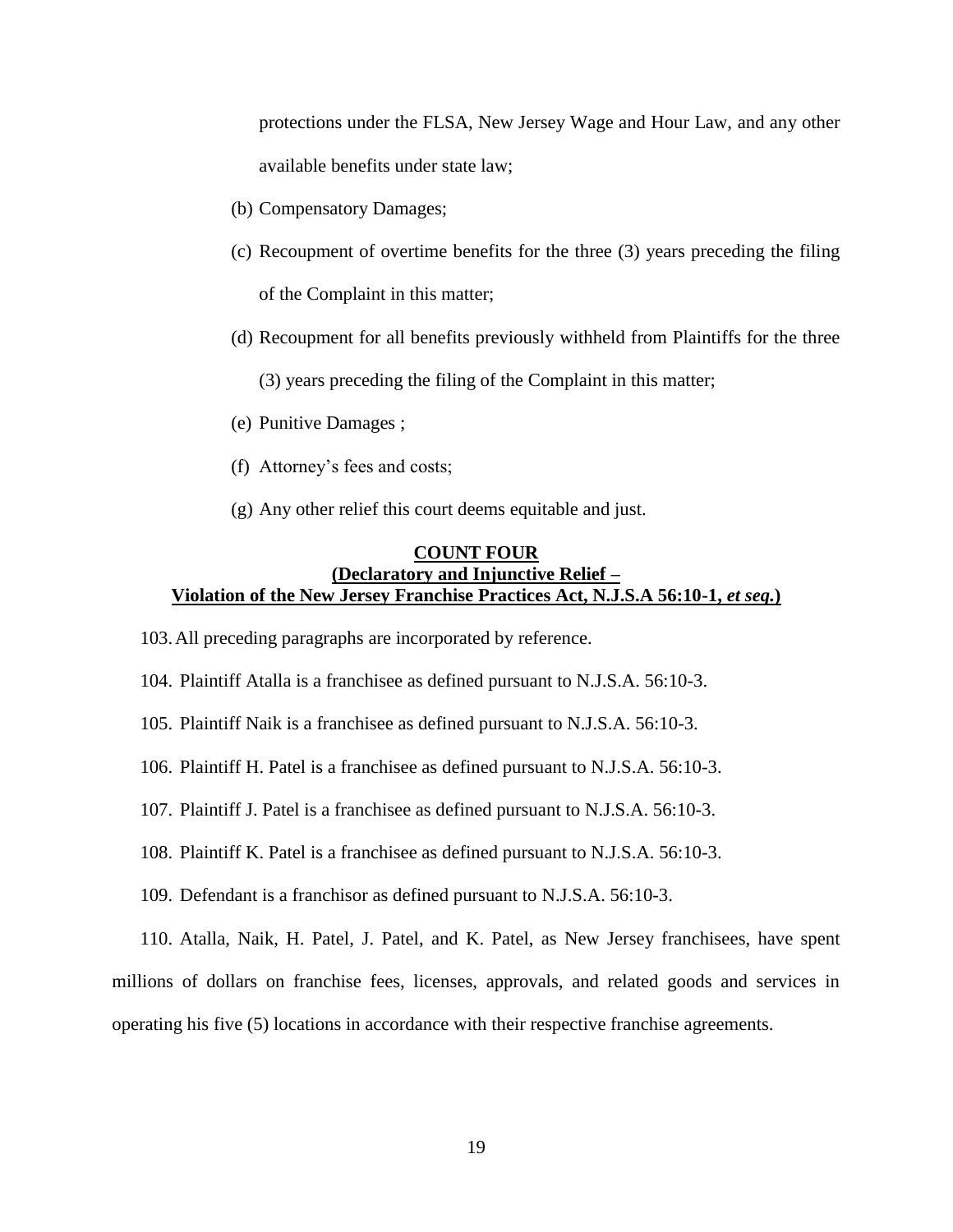111.Plaintiffs reasonably relied upon the written and oral promises and representations of Defendant, and were induced to spend substantial time, effort, and money in an on-going attempt to develop and operate their 7-Eleven franchises and to comply with Defendant's rules and regulations.

112. 7-Eleven routinely attempts to constructively terminate franchisees' Franchise Agreements.

113.Defendant does so without demonstrating the requisite "good cause" and does not allow Plaintiffs to cure any alleged defaults.

114.In doing so, Defendant fails to comply with the notice provisions of N.J.S.A. 56:10-5 in that it fails to afford franchises the time allotted under the statute to cure any alleged deficiencies, and is attempting to prematurely terminate franchisees' Franchise Agreement.

115.Defendant's failure to provide proper notice of any alleged default has created an unreasonable standard of performance in violation of N.J.S.A. 56:10-7(e).

116.Rather than provide the requisite sixty (60) *days* to cure any alleged defect, Defendant routinely chooses to provide franchises a mere sixty (60) *minutes*.

117.Additionally, Defendant has violated N.J.S.A. 56:10-7(e), as more fully described herein. Plaintiffs therefore seek equitable relief, full reimbursement of costs, and/or damages for wrongful termination, which have all/or will irreparably damage Plaintiffs, including, but not limited to the irreparable damage to Plaintiffs' business reputations that Plaintiffs have caused within the respective franchise system.

**WHEREFORE**, Plaintiffs seek relief against Defendant 7-Eleven by way of an entry of an Order: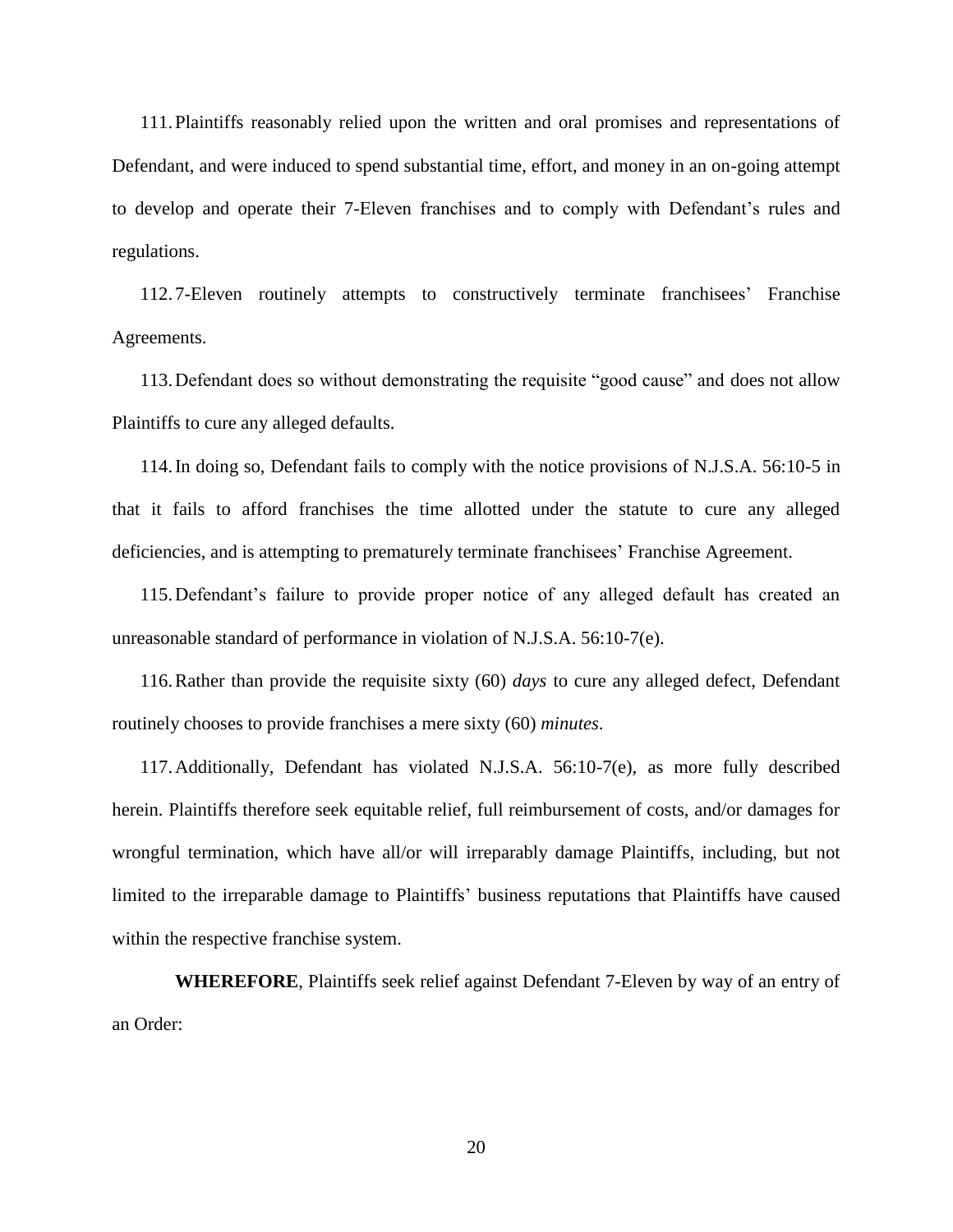- (a) Declaring and Adjudging that the termination of franchises without 60-days' notice are made without the requisite "good cause" required by the New Jersey Franchise Practices Act, N.J.S.A. 56:10-1, *et seq.*;
- (b) Preliminarily and Permanently enjoining the termination of 7-Eleven franchises, until and unless proper notice of any default is served upon Plaintiff and is given sixty (60) days to cure any alleged default in accordance with N.J.S.A. 56:10-5;
- (c) Preliminarily and Permanently enjoining Defendant, during the pendency of this matter, from interfering with the operation of 7-Eleven franchisees' business and customer relationships;
- (d) Preliminarily and Permanently enjoining Defendant, until allowed by a Court of competent jurisdiction, from removing any equipment or inventory from any 7- Eleven franchise locations;
- (e) Preliminarily and permanently enjoining Defendant during the pendency of this action ceasing to finance operations at any/all 7-Eleven franchised stores;
- (f) Awarding Compensatory Damages;
- (g) Awarding Consequential Damages;
- (h) Awarding Attorneys' fees and costs of suit; and
- (i) Any other relief this Court deems equitable and just.